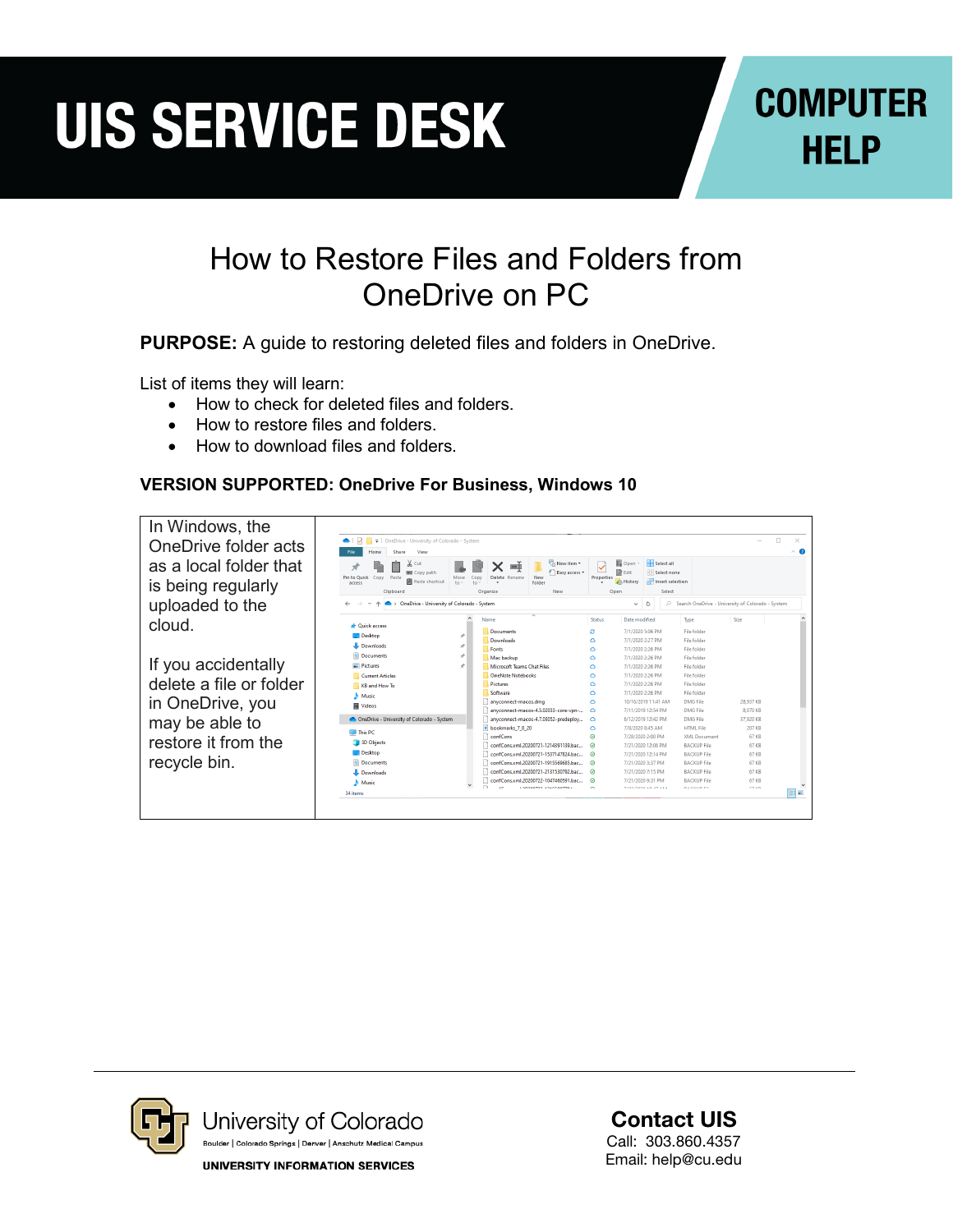# **UIS SERVICE DESK**

## **COMPUTER HELP**

| Open the Recycle<br>Bin by right-clicking<br>its icon.<br>Select Open from<br>the menu to view                                                                                                       | $\frac{1}{2}$<br>$\overline{\phantom{a}}$<br>Recycle Bin<br>Recycle Bin Tools<br>File<br>View<br>Manage<br>Home<br>Share<br>$\mathcal{L}_{\mathbf{a}}$<br>> Recycle Bin<br>个 |                         |                                                     |                               |
|------------------------------------------------------------------------------------------------------------------------------------------------------------------------------------------------------|------------------------------------------------------------------------------------------------------------------------------------------------------------------------------|-------------------------|-----------------------------------------------------|-------------------------------|
| deleted files.                                                                                                                                                                                       | Quick access                                                                                                                                                                 | Name                    | $\wedge$                                            | Original Location             |
| Check the box to the<br>left of the filename<br>you want to restore.<br>Right-click on a<br>selected file and<br>choose Restore to<br>recover the file to its<br>original location.                  | Desktop<br>Downloads *<br>Documents *<br>Pictures<br>À<br>Google Drive *<br>10 Point for Data<br>Graphics                                                                    | <b>DE Presentation1</b> | Restore<br>hť<br>Cut<br>Delete<br><b>Properties</b> | CALL sers\ravi.singh\Pictures |
| Note: If you<br>accidentally delete a<br>file or folder in<br>OneDrive, and in the<br>recycle bin, you<br>may be able to<br>recover it later from<br>the OneDrive<br>recycle bin online,<br>as well. |                                                                                                                                                                              |                         |                                                     |                               |
| Login to OneDrive<br>online                                                                                                                                                                          |                                                                                                                                                                              |                         |                                                     |                               |
| (www.office.com)<br>using your CU login<br>credentials. In the<br>navigation pane,<br>select Recycle bin.                                                                                            |                                                                                                                                                                              |                         | Recycle bin<br>$\sim$                               | Name $\vee$                   |
| Select the files or<br>folders you want to<br>restore by pointing<br>to each item and<br>clicking the circle<br>check box that<br>appears, and then<br>click Restore.                                | <b>Recycle bin</b><br>চ্য                                                                                                                                                    |                         |                                                     |                               |
|                                                                                                                                                                                                      |                                                                                                                                                                              |                         | Ó)                                                  |                               |



University of Colorado Boulder | Colorado Springs | Denver | Anschutz Medical Campus

**UNIVERSITY INFORMATION SERVICES** 

Contact UIS Call: 303.860.4357 Email : help@cu.edu